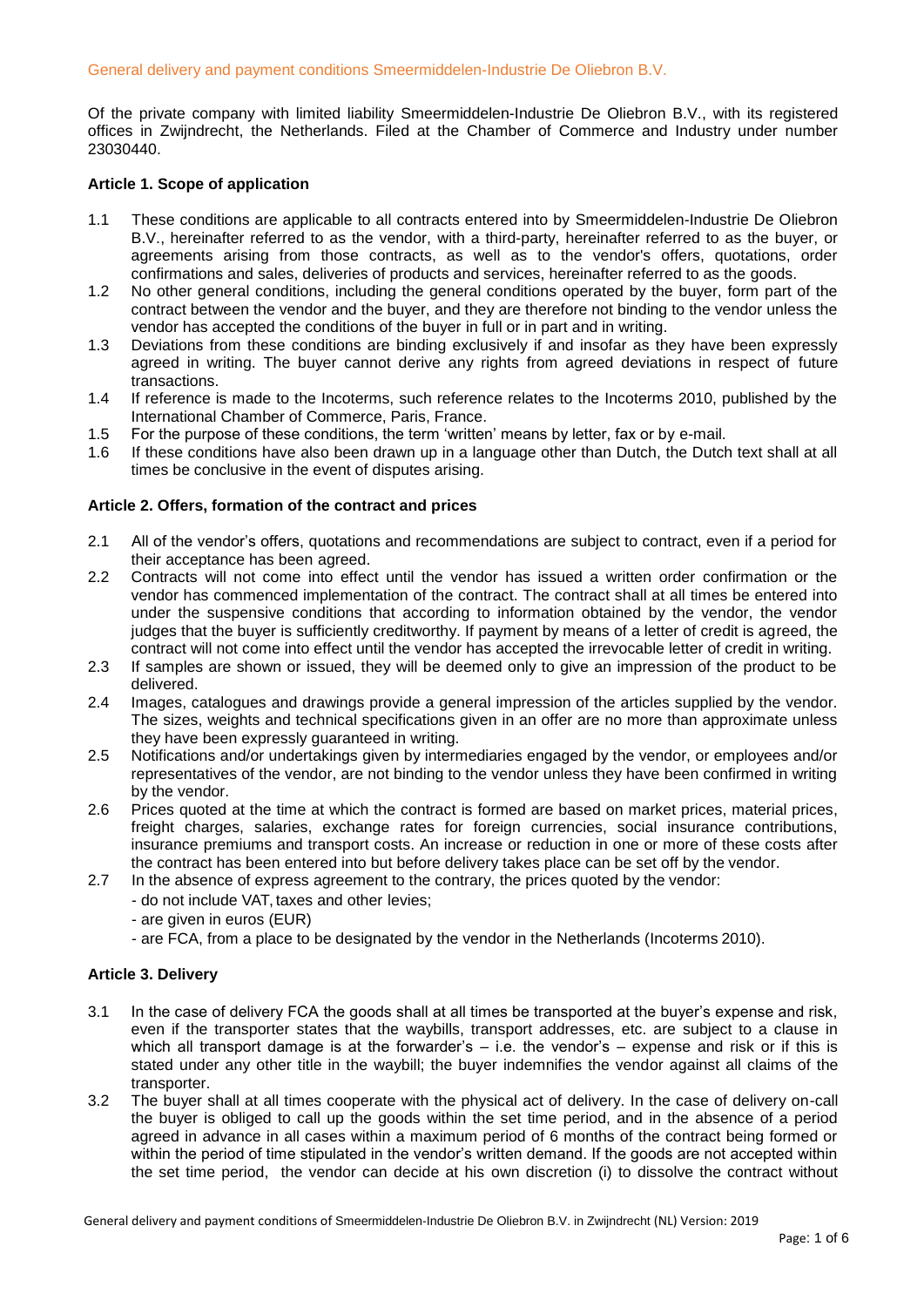legal intervention being required or (ii) to store the goods at the buyer's expense and risk and to charge the buyer for the sold goods. Damages and costs arising from the conditions set out above, including the costs of storage and any reduced proceeds, shall be borne by the buyer.

- 3.3. A waybill, delivery slip or similar document issued upon delivery shall be deemed to correctly state the quantity and capacity of the goods unless the buyer immediately makes an objection to them in writing to the vendor upon their delivery. The buyer's payment obligation shall not be suspended even in cases where the vendor is informed in good time.
- 3.4 The delivery times indicated by the vendor shall always be deemed to be approximate and cannot under any circumstances be regarded as firm deadlines. The vendor shall not be held in default regarding the delivery time until he has been held in default in writing by the buyer, and the buyer has given him the opportunity as yet to deliver within a reasonable time period and the vendor has failed to do so. The vendor shall at all times endeavour to comply with stated delivery times.
- 3.5 Only in the case of excessive failure to meet the agreed delivery time (more than 12 weeks) will the buyer have the right to dissolve the contract, unless that exceeding of the deadline can be attributed to force majeure. Neither can the buyer claim any fines or compensation for damages. The vendor cannot be held liable for losses related to late delivery if and insofar as that late delivery can be attributed to circumstances that are not at the vendor's expense and risk, including late or non-delivery by suppliers.
- 3.6 The agreed delivery time shall commence as soon as the contract is formed in accordance with the provisions of article 2 and the agreed advance payment (if applicable) has been received by the vendor or another form of security has been accepted by the vendor. If the parties have not agreed on a delivery time, the buyer will grant the vendor in writing a period of at least 1 month in which as yet to meet his obligations before it can be claimed that the delivery time has been exceeded.
- 3.7. The vendor can charge the buyer a deposit/circulation costs for packaging materials such as cases, crates, boxes, bottles, barrels, (pool) pallets, etc., which are not designated for one-time use, payable together with the payment of the delivered goods. The deposit will be set off with the buyer upon return of the packaging materials provided that they are still in good/undamaged condition, this to be judged exclusively at the vendor's discretion. The buyer must return the packaging to the vendor as soon as possible, but within three months of the date of delivery at the latest. If the packaging material is not returned on time, the vendor will no longer be obliged to accept the return of the materials and the buyer will no longer be entitled to set off the amount of the deposit. This return will take place at the buyer's expense and risk. Packagings returned to the vendor on a cash-on-delivery basis can be refused by the vendor. All related costs will be borne by the buyer.
- 3.8 In the absence of any other instructions given by the buyer to the vendor, the packaging method will be decided by the vendor in accordance with generally accepted standards, without the vendor bearing any liability for the choice of packaging material and without him being obliged to return the packaging materials. The provisions of this paragraph shall apply *mutatis mutandis* if the vendor is unable to deliver the agreed packaging materials owing to force majeure.
- 3.9 If the delivery is deemed to be an intra-community transaction subject to 0% VAT (within the meaning of article 28, quater subsection A of EEC Directive 91/680 of the European Council), the buyer – if the buyer arranges the transport – must inform the vendor in writing and in good time prior to the time of delivery which individual VAT number the buyer will be using for each transaction and to which other EU Member State the product is being transported to by and on behalf of the buyer. If in the case described above the vendor has gained sufficient assurances that the buyer will provide the necessary proof on request, the vendor will charge VAT at the 0% rate. The buyer will on request submit to the vendor as soon as possible but within 5 days at the latest documentary evidence showing that the product has in fact been transported to the indicated EU Member State under the VAT number in question. The buyer is liable for the VAT, increases, interest and fines payable by the vendor if the aforementioned documents are not received on time by the vendor and/or those documents, in the judgement of the tax authorities, are not correct or do not constitute sufficient proof to justify the 0% VAT rate.
- 3.10 If the numbers, quantities, measurements and weights of the goods delivered differ by less than 10% of what has been agreed, the buyer will none the less be obliged to accept the delivered goods. In that case the buyer will not be entitled to the delivery or return of the differences between the delivered goods and what was agreed.
- 3.11 During the collection, loading and delivery of (small) bulk cargoes the buyer is himself responsible for the quality of the container, tanker or storage tank being filled. The vendor cannot be held liable for the implications of any contamination remaining in the container, tanker or storage tank. The vendor has the right to refuse delivery in an area designated by the buyer that does not meet the vendor's standards of safety and cleanliness (including the ambient temperature) and to charge the buyer for any losses suffered in that regard. The vendor cannot under any circumstances be held liable for losses caused by receipt of the goods in an unsound area. The buyer indemnifies the vendor against the claims of third-parties in that regard.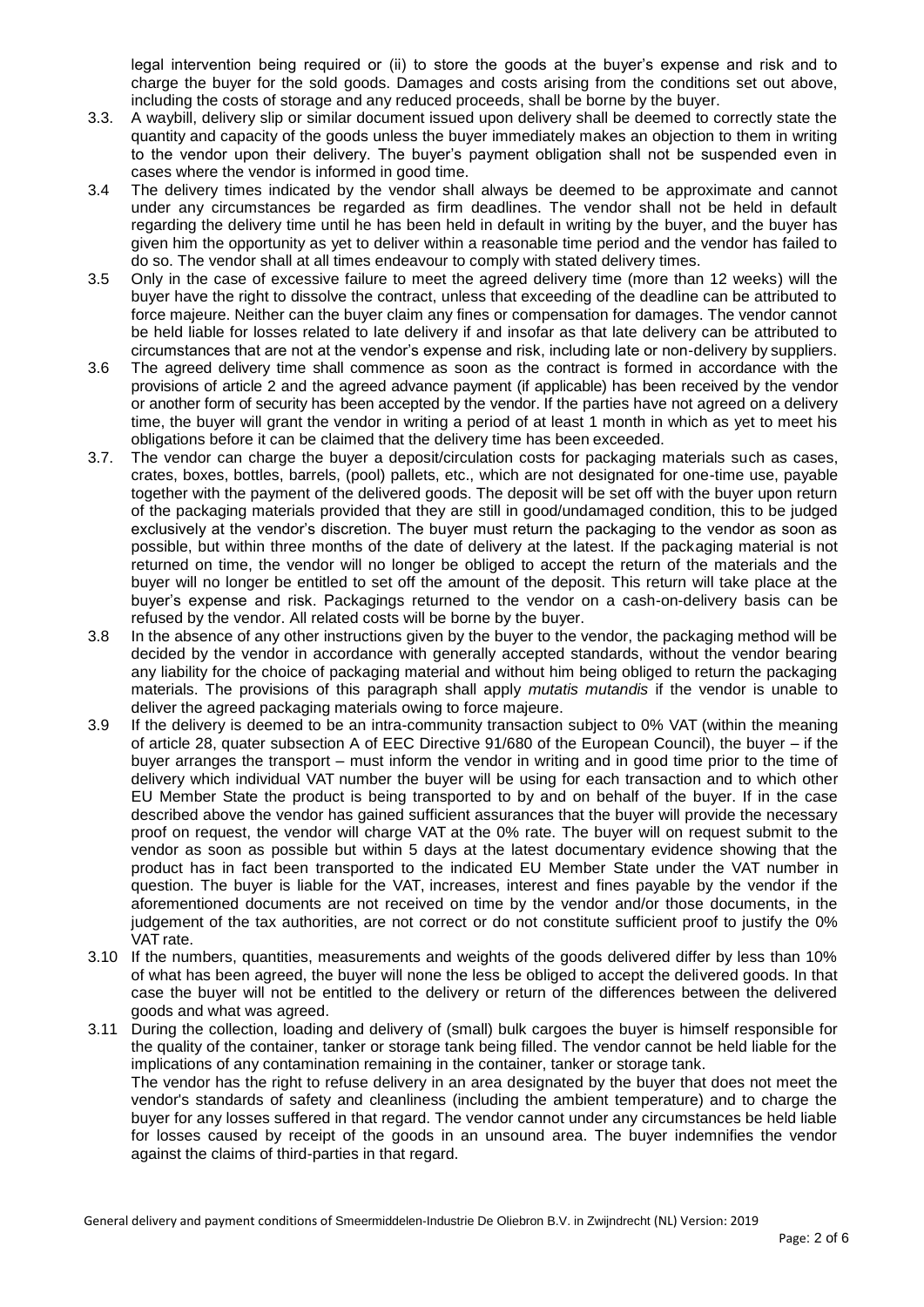### **Article 4. Force majeure**

- 4.1 Circumstances of such a nature that a demand for compliance or continued compliance with the contract against the other party would be manifestly unreasonable or physically impossible shall be deemed to constitute force majeure. Such circumstances shall in all cases be deemed to be present in the event of strike, fire, destruction of goods during transport, water damage, governmental measures, delay in shipment or transport, export and import bans, insufficient supply of raw materials and packaging materials, natural disasters, war, mobilisation, transport, export or import obstacles.
- 4.2 In the event of force majeure the vendor shall have the right, at his own discretion, to suspend implementation of the contract until such time as they force majeure situation has come to an end or to dissolve the contract to the extent that it has not yet been implemented in full or in part and without legal intervention being required and without being obliged to pay any compensation for damages. Payment for the goods delivered prior to the force majeure situation must be made to the vendor.

# **Article 5. Retention of title**

- 5.1 All goods delivered by the vendor shall remain entirely the property of the vendor until such time as full payment is received for all that which is owed to the vendor under this or other contracts, including interest, fines and costs, as well as all claims for non-compliance with the buyer's obligations under this or other contracts. All risks concerning the delivered goods shall none the less be borne by the buyer from the time of delivery onwards.
- 5.2 Prior to full payment being received as provided for above, the buyer is not permitted to pledge the goods delivered to him to third-parties or to furnish any other right of collateral or to transfer their ownership other than in the context of his normal business operations or in accordance with the normal purpose of the delivered goods. The buyer is not however permitted to sell the goods in the context of his normal business operations at a time at which the buyer has applied for suspension of payment or the buyer has been declared bankrupt. In the event of the violation of the above, all amounts owed by the buyer to the vendor shall become immediately due and payable.
- 5.3 Until full payment has been received, the delivered goods can at all times be repossessed by the vendor, in which case the buyer will be obliged to return the goods to the vendor immediately on demand at his own expense and risk.
- 5.4 The buyer must store the goods subject to retention of title separately from the other goods so that the goods of the vendor can at all times be identified.

### **Article 6. Intellectual property rights**

- 6.1 All (usage) rights of intellectual property on the products or goods related to them shall be held exclusively by the vendor. In the absence of express and written agreement to the contrary, the buyer has not acquired any usage right or licence for that purpose.
- 6.2 The buyer is not permitted to modify the delivered goods in full or in part or to give them a different brand name or to use the brand in any other manner or to register it in his own name.
- 6.3 The provisions of points 6.1 and 6.2 shall remain in effect following termination of the contract.

### **Article 7. Payment**

- 7.1 The vendor is authorised at all times to stipulate full or partial advance payment by the buyer. Payment by the purchaser must be made within thirty (30) days of the invoice date, unless agreed otherwise, and must be transferred to a bank account specified by the seller without any discount, suspension or set-off. With regard to all other sales, the buyer must remit payment within the agreed payment term without applying any discount, suspension or setoff, by transferring the payable amount to a bank account indicated by the vendor. The time at which the payment is transferred to the vendor's bank account constitutes the time of payment.
- 7.2 The vendor reserves the right at all times, prior to delivery or continued delivery, to require the buyer to furnish sufficient security to ensure that the buyer will meet his payment and other obligations under the contract. If the requested security is not forthcoming within a period set for that period, the vendor shall have the right to dissolve the contract, or the part of it that has not yet been implemented, simply by notifying the buyer of that fact, without any legal intervention being required and without prejudice to the vendor's right to compensation for any losses he has suffered.
- 7.3 If the vendor has not received payment by the stipulated due date, the buyer shall be held expressly in default by operation of law, and therefore without further notice of default being required. In that case the total claim of the vendor shall become immediately due and payable.

General delivery and payment conditions of Smeermiddelen-Industrie De Oliebron B.V. in Zwijndrecht (NL) Version: 2019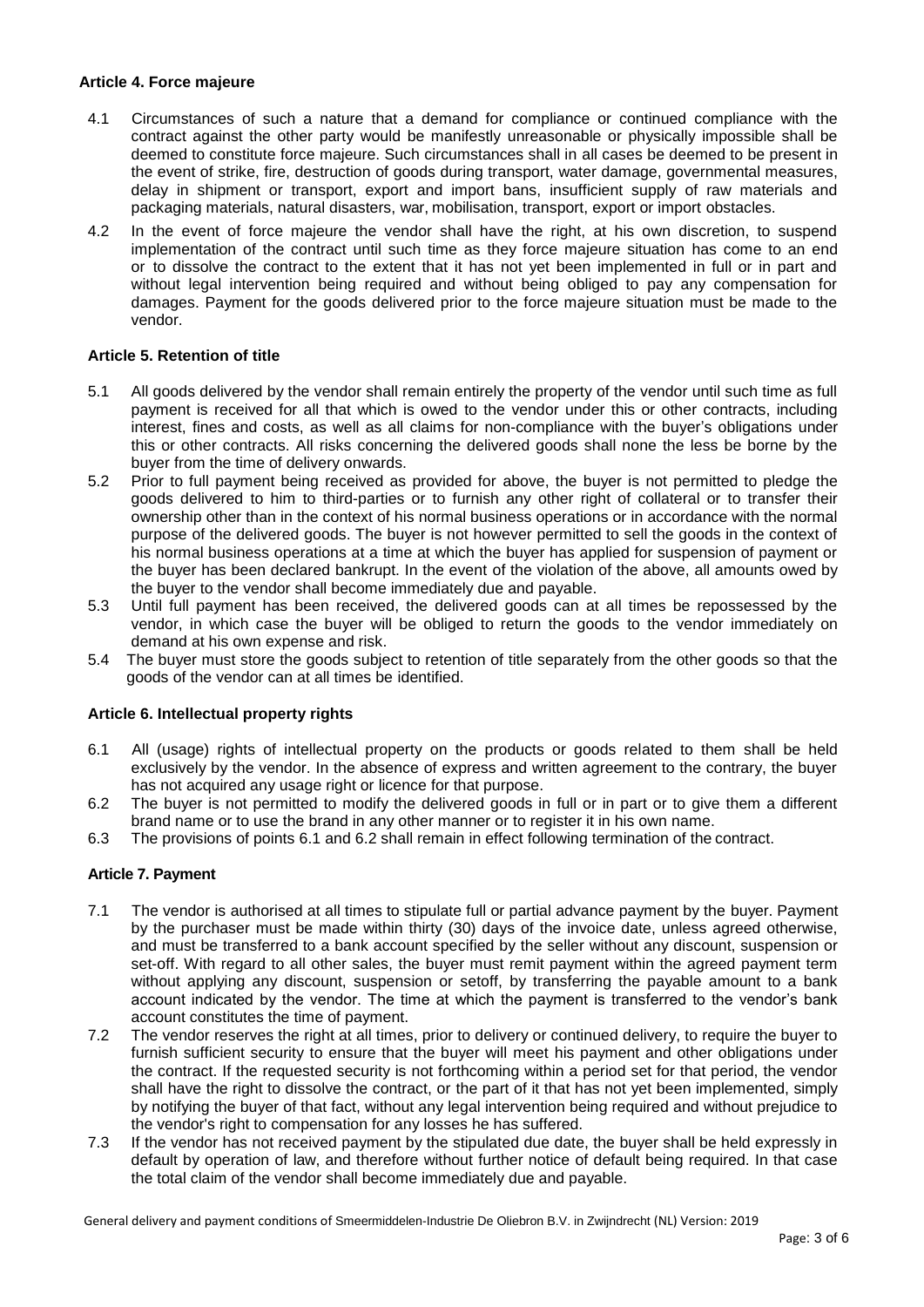In that case all agreed discounts shall be null and void and the buyer will be liable, without further notice of default, for the payment of monthly interest to the vendor based on the statutory interest rate for commercial transactions, with part of a month counting as a full month, with effect from the due date.

The buyer shall also be liable to the vendor for the payment of all costs, both judicial and extrajudicial, necessarily incurred by the vendor for the collection of his claims. The extrajudicial collection costs shall amount to a minimum of 15% of all payable amounts, with a minimum of  $\epsilon$  250.

The level of the buyer's obligation to pay extrajudicial collection costs shall be made manifest by the mere fact that the vendor has secured the assistance of a third-party for debt collection. If the buyer's bankruptcy is applied for on the basis of the debt collection measures, the buyer shall be liable, in addition to the principal amount, the interest and the debt collection costs, for the usual costs of a bankruptcy application in the relevant court district.

7.4 In the event of the buyer failing to remit payment on time, being declared bankrupt, being placed under administration, being granted suspension of payment, going into liquidation or selling its business and if an attachment is imposed on his goods or part thereof, the entire purchase price shall become immediately due and payable.

# **Article 8. Claims**

- 8.1 The buyer is obliged to check the goods for short deliveries, defects and so on immediately upon their delivery. The right to lodge a claim shall be null and void if the buyer fails to notify the vendor of his complaints in writing upon delivery but eight days at the latest following delivery. Defects, short deliveries and complaints that could not reasonably have been established during the inspection shall be made in writing as soon as they are established, on penalty of forfeiture of rights. All rights to claims shall however become null and void upon expiry of a period of 3 months following delivery.
- 8.2 Claims as provided for in the previous paragraph shall be possible only to the extent that the buyer has not put the delivered goods into use, treated or processed them or in any other way used them.
- 8.3 In the event of the delivery of job lots, or used goods or similar goods, all rights to lodge claims are excluded. These goods are purchased without further examination in the state in which they are found and for the buyer's own benefit or loss.
- 8.4 In the absence of legal provision to the contrary, claims shall not under any circumstances give the buyer the right to suspend his payment obligations.
- 8.5 In the case of a well-founded claim that is submitted on time, the vendor shall, at his own discretion, credit the buyer or have the goods repaired or have the delivered goods replaced upon return of the originally delivered goods. The vendor must at all times be given the opportunity to carry out rectification if applicable.
- 8.6 The buyer does not have the right to refuse receipt of the purchased goods or to return delivered goods other than with the prior written permission of the vendor. All costs incurred by the vendor in this regard shall be for the buyer's account. The seller will only accept the goods to be returned as described in this paragraph if they can be reintegrated into its stock. If the seller accepts the return of the goods, the goods to be returned will only be accepted at an amount equal to the net invoice value, minus 10%.

# **Article 9. Liability**

- 9.1 Other than in cases of deliberate act or omission or gross negligence on the part of the vendor and notwithstanding legal liability based on legal provisions, the vendor cannot under any circumstances be held liable for any losses suffered by the buyer that are not a consequence of the actions or omissions of the vendor, his personnel or third-parties he has engaged. Liability for indirect losses, consequential losses, immaterial losses, trading losses or environment damage and damage resulting from liability in respect of third-parties is also expressly excluded.
- 9.2 If and insofar as, despite the provisions of article 9.1, the vendor is subject to any liability of any nature whatsoever, that liability shall be limited to the amount of the net invoice value of the goods in question, subject to the proviso that the vendor shall be liable at the most and exclusively to a maximum amount of  $\epsilon$  2,500,000.- per claim. The indemnity will only be granted if the seller receives an insurance payment for this. A series of related events leading to losses shall for the purpose of this article be regarded as a single event/claim.
- 9.3 The buyer indemnifies the vendor against all claims of third-parties for which the vendor cannot be held liable under these conditions.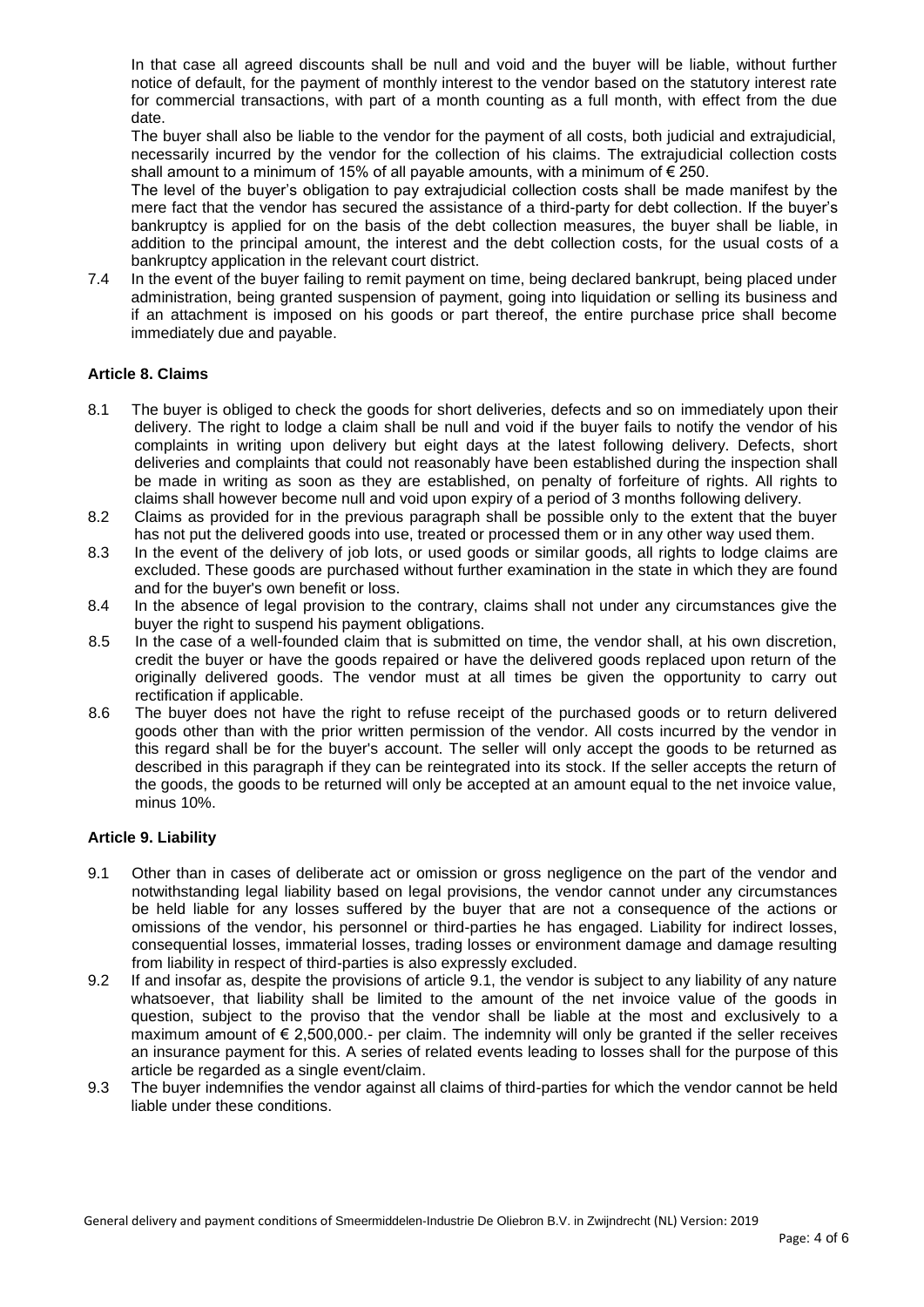## **Article 10. Suspension, dissolution and cancellation**

- 10.1 In the event of the buyer failing to meet any obligation under this or any other contract entered into with him or meet it on time or in full, or if there are grounds to suspect that the buyer will fail to meet his obligations or meet them on time or in full or if the buyer is declared bankrupt or if his bankruptcy is applied for or if the buyer has applied for suspension of payment or decides to close down, discontinue, dissolve or liquidate his company (in full or in part), or if any attachment is imposed on the buyer, the buyer will be held in default by operation of law and the vendor will have the right, without notice of default or legal intervention being required, to be decided at the vendor's discretion, to cancel or to dissolve the contract in question without the vendor being obliged to pay any compensation for damages. The vendor shall in that case have the right to claim from the buyer all losses suffered and to be suffered in that regard, as well as loss of profit, interest and any judicial collection costs incurred. All claims of the vendor on the buyer shall become immediately due and payable. All costs to be incurred by the vendor, including the costs of legal assistance, caused by or related to the buyer's noncompliance, shall be for the buyer's account.
- 10.2 It is not in principle possible for the buyer to cancel an order. If the buyer none the less cancels an order in full or in part for any reason whatsoever, he will be obliged to reimburse the vendor with all costs reasonably incurred with a view to implementing the order (including the costs of preparation, storage and so on), without prejudice to the vendor's right to claim compensation for loss of profit and other losses. The buyer will also be liable to the payment of cancellation costs in the event of cancellation. These costs amount to 30% of the principal amount, plus VAT.

### **Article 11. Amendments**

- 11.1 The vendor reserves the right to amend these General Conditions in full or in certain parts or for certain goods or buyers.
- 11.2 The vendor reserves the right to amend the conditions of delivery without prior notice. In the event of amendments being made to the conditions of delivery, the buyer has the right to cancel orders already placed, if not yet delivered (or delivered in part), within eight days of these amendments being made.
- 11.3 The fact that any clause of these General Conditions becomes invalid shall not affect the validity of the other clauses.
- 11.4 Should one of the above stipulations be declared inapplicable by a court of law, the parties will enter into consultation on the content of a replacement stipulation.

### **Article 12. Countries/persons under sanctions**

- 12.1 The Seller shall comply with the regulations imposed by the EU and OFAC with regard to countries/persons under sanctions. On the basis of these regulations, the seller carries out only limited transactions, or none, with countries/persons included in the list of countries/persons that are under sanctions.
- 12.2 The buyer is forbidden to sell the delivered goods afterwards to a country under sanctions as described on the website of the EU and OFAC, by means of the chain clause imposed by the EU and OFAC.
- 12.3 The Seller does not take any responsibility if the Buyer resells the delivered goods to a country under sanctions.
- 12.4 The Seller has the right to withdraw an offer if it suspects that the regulations relating to the countries/persons under sanctions are not being complied with.

### **Article 13. Joint and several liability**

13.1 If several (legal) persons or companies are designated with the Buyer, these shall be jointly and severally liable for the fulfilment of all obligations arising from the agreement concluded by them with the Seller, to which these terms and conditions shall apply.

### **Article 14. Invalidity/destruction**

14.1 If any part of the agreement or these general terms and conditions proves to be void or voidable, this shall not affect the validity of the remaining part of the agreement or these general terms and conditions. Instead of the voided or nullified part, the agreement which comes closest to what the parties would have agreed in a legally permissible manner, if they had known the voided or voidable part, shall then be deemed to have been agreed.